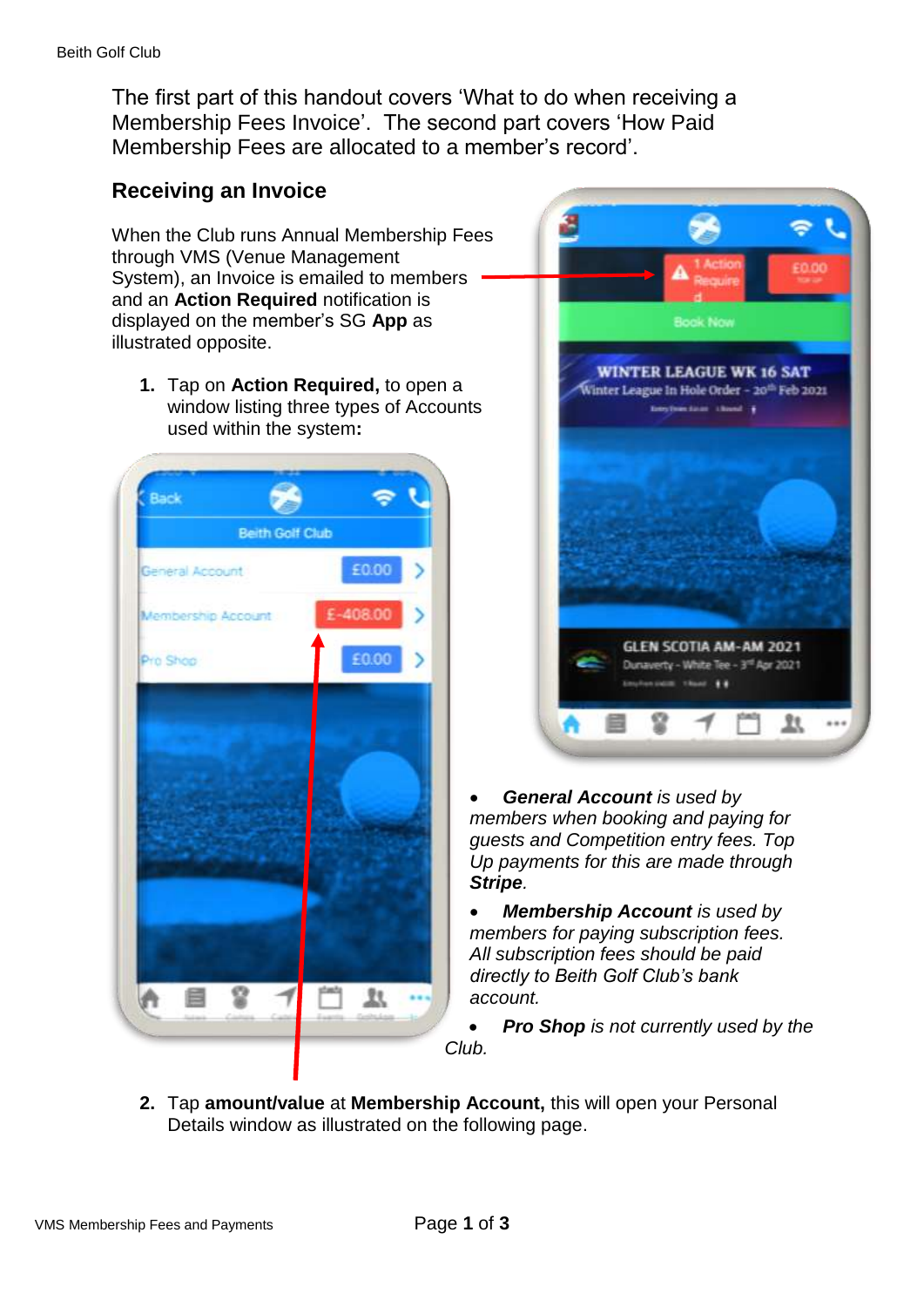|         | Your name appears here                                                               |
|---------|--------------------------------------------------------------------------------------|
| n<br>No | Please confirm your personal<br>00<br>details. Fields marked with * are<br>mandatory |
|         | Address *                                                                            |
|         | Line 2 Line 2                                                                        |
|         | Town / City * Beith                                                                  |
|         | County * County                                                                      |
|         | Post Code *                                                                          |
|         | Phone No.                                                                            |
|         | Mobile No. *                                                                         |
|         | Date of Birth * 18 Jan 1952                                                          |
|         |                                                                                      |
|         |                                                                                      |

5. Click **Next**

3. Check your details and complete any blank fields marked with \* as the **Next**  button only becomes active when all mandatory fields are complete.

• Details can be updated by clicking anywhere in the relevant field.

4. Press **Next** to confirm personal details.

You will then be presented with a screen asking that you choose a payment method. At present, membership fees are set up for members to pay directly into the **Club's bank account**.

| Membership Account         |                        | Balance: £-408,00 |
|----------------------------|------------------------|-------------------|
|                            |                        |                   |
|                            | <b>CEREDITA DIV</b>    |                   |
|                            | <b>Heather Doherty</b> |                   |
| <b>Description</b>         |                        | Amount            |
| Ordinary                   |                        | £408.00           |
| VAT                        |                        | £0.00             |
|                            | <b>TOTAL</b>           | £408.00           |
|                            |                        |                   |
| Please choose your payment |                        |                   |
| method                     |                        |                   |
|                            |                        |                   |
| Cash/Cheque                |                        |                   |
|                            |                        |                   |
|                            |                        |                   |
| Cancel                     |                        | <b>Next</b>       |
|                            |                        |                   |
|                            |                        |                   |
|                            |                        |                   |